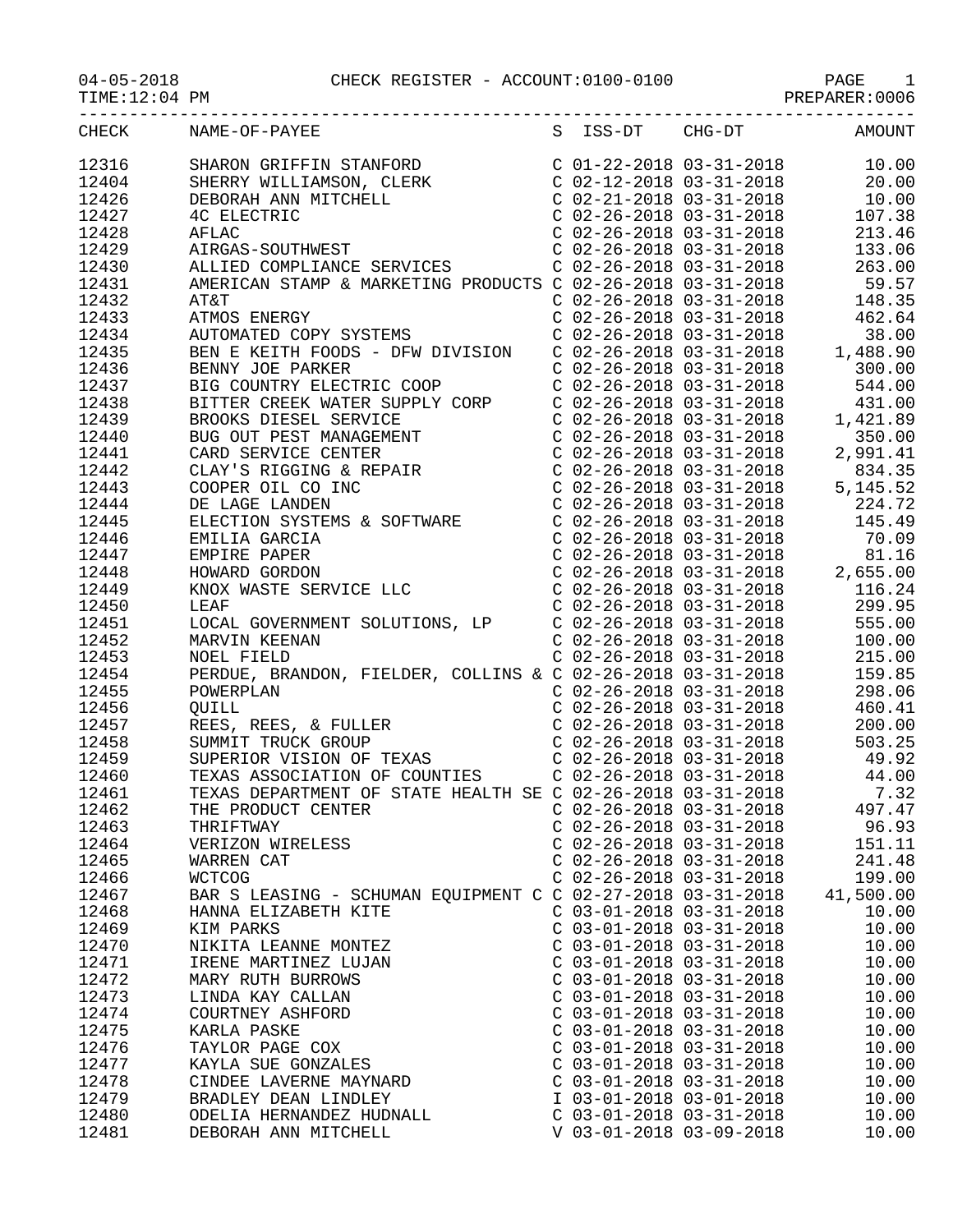04-05-2018 CHECK REGISTER - ACCOUNT:0100-0100 PAGE 2

|       | CHECK NAME-OF-PAYEE<br>S ISS-DT CHG-DT AMOUNT                                                                                                                                                                                                     |                             |                           |           |
|-------|---------------------------------------------------------------------------------------------------------------------------------------------------------------------------------------------------------------------------------------------------|-----------------------------|---------------------------|-----------|
| 12482 |                                                                                                                                                                                                                                                   |                             |                           |           |
| 12483 |                                                                                                                                                                                                                                                   |                             |                           |           |
| 12484 |                                                                                                                                                                                                                                                   |                             |                           |           |
| 12485 |                                                                                                                                                                                                                                                   |                             |                           |           |
| 12486 |                                                                                                                                                                                                                                                   |                             |                           |           |
| 12487 |                                                                                                                                                                                                                                                   |                             |                           |           |
| 12488 |                                                                                                                                                                                                                                                   |                             |                           |           |
| 12489 |                                                                                                                                                                                                                                                   |                             |                           |           |
| 12490 |                                                                                                                                                                                                                                                   |                             |                           |           |
| 12491 |                                                                                                                                                                                                                                                   |                             |                           |           |
| 12492 |                                                                                                                                                                                                                                                   |                             |                           |           |
| 12493 |                                                                                                                                                                                                                                                   |                             |                           |           |
| 12494 |                                                                                                                                                                                                                                                   |                             |                           |           |
| 12495 |                                                                                                                                                                                                                                                   |                             |                           |           |
| 12496 |                                                                                                                                                                                                                                                   |                             |                           |           |
| 12497 |                                                                                                                                                                                                                                                   |                             |                           |           |
| 12498 |                                                                                                                                                                                                                                                   |                             |                           |           |
| 12499 | TEXAS ASSOCIATION OF COUNTIES<br>TEXAS ASSOCIATION OF COUNTIES<br>TEXAS ASSOCIATION OF COUNTIES<br>TEXAS ASSOCIATION OF COUNTIES<br>TEXAS ASSOCIATION OF COUNTIES<br>C 03-01-2018 03-31-2018<br>C 03-01-2018 03-31-2018<br>C 03-01-2018 03-3      |                             |                           |           |
| 12500 |                                                                                                                                                                                                                                                   |                             |                           |           |
| 12501 |                                                                                                                                                                                                                                                   |                             |                           |           |
| 12502 |                                                                                                                                                                                                                                                   |                             |                           |           |
| 12503 |                                                                                                                                                                                                                                                   |                             |                           |           |
| 12504 |                                                                                                                                                                                                                                                   |                             |                           |           |
| 12505 |                                                                                                                                                                                                                                                   |                             |                           |           |
| 12506 |                                                                                                                                                                                                                                                   |                             |                           |           |
| 12507 |                                                                                                                                                                                                                                                   |                             |                           |           |
| 12508 | GT DISTRIBUTORS - AUSTIN<br>AQUAONE<br>C 03-07-2018 03-31-2018<br>C 03-12-2018 03-31-2018<br>C 03-12-2018 03-31-2018<br>C 03-12-2018 03-31-2018<br>C 03-12-2018 03-31-2018<br>C 03-12-2018 03-31-2018<br>TATAT<br>C 03-12-2018 03-31-2018<br>POLS |                             |                           |           |
|       |                                                                                                                                                                                                                                                   |                             |                           |           |
|       |                                                                                                                                                                                                                                                   |                             |                           |           |
|       |                                                                                                                                                                                                                                                   |                             |                           |           |
|       |                                                                                                                                                                                                                                                   |                             |                           |           |
|       |                                                                                                                                                                                                                                                   |                             |                           |           |
|       |                                                                                                                                                                                                                                                   |                             |                           |           |
|       |                                                                                                                                                                                                                                                   |                             |                           |           |
|       |                                                                                                                                                                                                                                                   |                             |                           |           |
|       |                                                                                                                                                                                                                                                   |                             |                           |           |
|       |                                                                                                                                                                                                                                                   |                             |                           |           |
|       |                                                                                                                                                                                                                                                   |                             |                           |           |
| 12520 | DIRECT ENERGY                                                                                                                                                                                                                                     | C $03-12-2018$ $03-31-2018$ |                           | 3, 415.77 |
| 12521 | DIRECTV                                                                                                                                                                                                                                           | $C$ 03-12-2018 03-31-2018   |                           | 211.23    |
| 12522 | FISHER COUNTY HOSPITAL CLINICS                                                                                                                                                                                                                    |                             | $C$ 03-12-2018 03-31-2018 | 132.00    |
| 12523 | FLORES FARMS                                                                                                                                                                                                                                      |                             | $C$ 03-12-2018 03-31-2018 | 495.00    |
| 12524 | FOOD BANK OF WEST CENTRAL TX                                                                                                                                                                                                                      |                             | $C$ 03-12-2018 03-31-2018 | 25.00     |
| 12525 | GOVERNMENT FORMS AND SUPPLIES LLC                                                                                                                                                                                                                 | $C$ 03-12-2018 03-31-2018   |                           | 442.72    |
| 12526 | GRAY FUEL & CHEMICAL                                                                                                                                                                                                                              | $C$ 03-12-2018 03-31-2018   |                           | 2,522.60  |
| 12527 | HBC-CENTRAL                                                                                                                                                                                                                                       | $C$ 03-12-2018 03-31-2018   |                           | 103.93    |
| 12528 | HUDSON ENERGY                                                                                                                                                                                                                                     | $C$ 03-12-2018 03-31-2018   |                           | 165.16    |
| 12529 | JILL DELYNN PROPST                                                                                                                                                                                                                                | I 03-12-2018 03-12-2018     |                           | 650.00    |
| 12530 | JOHN DEERE FINANCIAL                                                                                                                                                                                                                              | $C$ 03-12-2018 03-31-2018   |                           | 29,774.00 |
| 12531 | JUDGE MIKE FREEMAN                                                                                                                                                                                                                                | $C$ 03-12-2018 03-31-2018   |                           | 57.77     |
| 12532 | LARRY'S AUTOMOTIVE                                                                                                                                                                                                                                | C 03-12-2018 03-31-2018     |                           | 1,111.91  |
| 12533 | LEE'S SERVICE AUTO PARTS                                                                                                                                                                                                                          | C 03-12-2018 03-31-2018     |                           | 1,146.44  |
| 12534 | LIBERTY NATIONAL LIFE INS. CO. C 03-12-2018 03-31-2018                                                                                                                                                                                            |                             |                           | 371.47    |
| 12535 | LOCAL GOVERNMENT SOLUTIONS, LP C 03-12-2018 03-31-2018                                                                                                                                                                                            |                             |                           | 2,950.00  |
| 12536 | LONGWORTH CO-OP GIN                                                                                                                                                                                                                               | $C$ 03-12-2018 03-31-2018   |                           | 3,897.21  |
| 12537 | NICK DICKSON                                                                                                                                                                                                                                      | $C$ 03-12-2018 03-31-2018   |                           | 691.72    |
| 12538 | NOWLIN FARM SERVICES                                                                                                                                                                                                                              | $C$ 03-12-2018 03-31-2018   |                           | 40.91     |

12539 OFFICE OF CONFERENCES & TRAINING C 03-12-2018 03-31-2018 295.00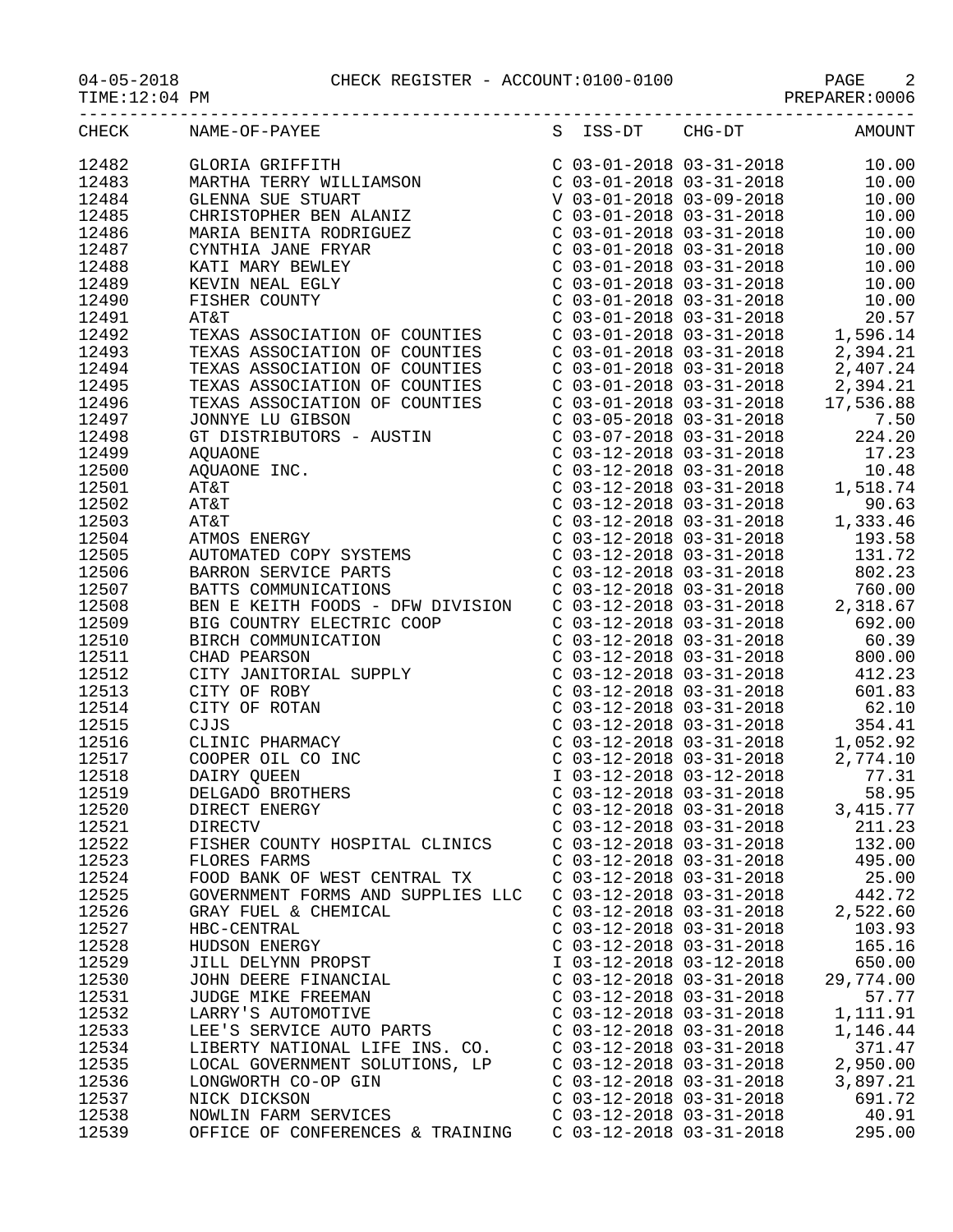|       | CHECK NAME-OF-PAYEE                                       |                           |                         | S ISS-DT CHG-DT AMOUNT |
|-------|-----------------------------------------------------------|---------------------------|-------------------------|------------------------|
| 12540 |                                                           |                           |                         |                        |
| 12541 |                                                           |                           |                         |                        |
| 12542 |                                                           |                           |                         |                        |
| 12543 |                                                           |                           |                         |                        |
|       |                                                           |                           |                         |                        |
| 12544 |                                                           |                           |                         |                        |
| 12545 |                                                           |                           |                         |                        |
| 12546 |                                                           |                           |                         |                        |
| 12547 |                                                           |                           |                         |                        |
| 12548 |                                                           |                           |                         |                        |
| 12549 |                                                           |                           |                         |                        |
| 12550 |                                                           |                           |                         |                        |
| 12551 |                                                           |                           |                         |                        |
| 12552 |                                                           |                           |                         |                        |
| 12553 |                                                           |                           |                         |                        |
|       |                                                           |                           |                         |                        |
| 12554 |                                                           |                           |                         |                        |
| 12555 |                                                           |                           |                         |                        |
| 12556 |                                                           |                           |                         |                        |
| 12557 |                                                           |                           |                         |                        |
| 12558 |                                                           |                           |                         |                        |
| 12559 |                                                           |                           |                         |                        |
| 12560 |                                                           |                           |                         |                        |
| 12561 |                                                           |                           |                         |                        |
| 12562 |                                                           |                           |                         |                        |
| 12563 |                                                           |                           |                         |                        |
| 12564 |                                                           |                           |                         |                        |
| 12565 |                                                           |                           |                         |                        |
|       |                                                           |                           |                         |                        |
| 12566 |                                                           |                           |                         |                        |
| 12567 |                                                           |                           |                         |                        |
| 12568 |                                                           |                           |                         |                        |
| 12569 |                                                           |                           |                         |                        |
| 12570 |                                                           |                           |                         |                        |
| 12571 |                                                           |                           |                         |                        |
| 12572 |                                                           |                           |                         |                        |
| 12573 |                                                           |                           |                         |                        |
| 12574 |                                                           |                           |                         |                        |
| 12575 |                                                           |                           |                         |                        |
| 12576 |                                                           |                           |                         |                        |
| 12577 |                                                           |                           |                         |                        |
|       |                                                           |                           |                         |                        |
| 12578 | COBY MOORE                                                |                           | I 03-26-2018 03-26-2018 | 2,284.00               |
| 12579 | COOPER OIL CO INC                                         | $C$ 03-26-2018 03-31-2018 |                         | 7,098.78               |
| 12580 | EMILIA GARCIA                                             | $C$ 03-26-2018 03-31-2018 |                         | 158.22                 |
| 12581 | EMPIRE PAPER                                              | $C$ 03-26-2018 03-31-2018 |                         | 26.93                  |
| 12582 | FISHER COUNTY HOSPITAL CLINICS                            | I 03-26-2018 03-26-2018   |                         | 81.00                  |
| 12583 | FISHER COUNTY HOSPITAL DISTRICT                           | I 03-26-2018 03-26-2018   |                         | 1,015.80               |
| 12584 | FISHER, MITCHELL & NOLAN COUNTIES                         | I 03-26-2018 03-26-2018   |                         | 6,021.75               |
| 12585 | GREG W JOINER PHD                                         | $C$ 03-26-2018 03-31-2018 |                         | 850.00                 |
| 12586 | JONNYE LU GIBSON                                          | $C$ 03-26-2018 03-31-2018 |                         | 95.50                  |
| 12587 | KNOX WASTE SERVICE LLC                                    | $C$ 03-26-2018 03-31-2018 |                         | 116.24                 |
| 12588 | LAN COMMUNICATIONS                                        | $C$ 03-26-2018 03-31-2018 |                         | 50.00                  |
|       | LOCAL GOVERNMENT SOLUTIONS, LP                            | I 03-26-2018 03-26-2018   |                         |                        |
| 12590 |                                                           |                           |                         | 330.00                 |
| 12591 | OFFICE DEPOT BUSINESS CREDIT                              | I 03-26-2018 03-26-2018   |                         | 799.96                 |
| 12592 | PITNEY BOWES                                              | I 03-26-2018 03-26-2018   |                         | 180.00                 |
| 12593 | QUILL                                                     | I 03-26-2018 03-26-2018   |                         | 369.19                 |
| 12594 | SHERRY WILLIAMSON, CLERK                                  | $C$ 03-26-2018 03-31-2018 |                         | 25.00                  |
| 12595 | SUPERIOR VISION OF TEXAS                                  | $C$ 03-26-2018 03-31-2018 |                         | 49.92                  |
| 12596 | TEXAS ASSOCIATION OF COUNTIES                             | I 03-26-2018 03-26-2018   |                         | 44.00                  |
| 12597 | TEXAS ASSOCIATION OF COUNTIES                             | $C$ 03-26-2018 03-31-2018 |                         | 27, 126. 75            |
| 12598 | TEXAS DEPARTMENT OF PUBLIC SAFETY I 03-26-2018 03-26-2018 |                           |                         | 1.00                   |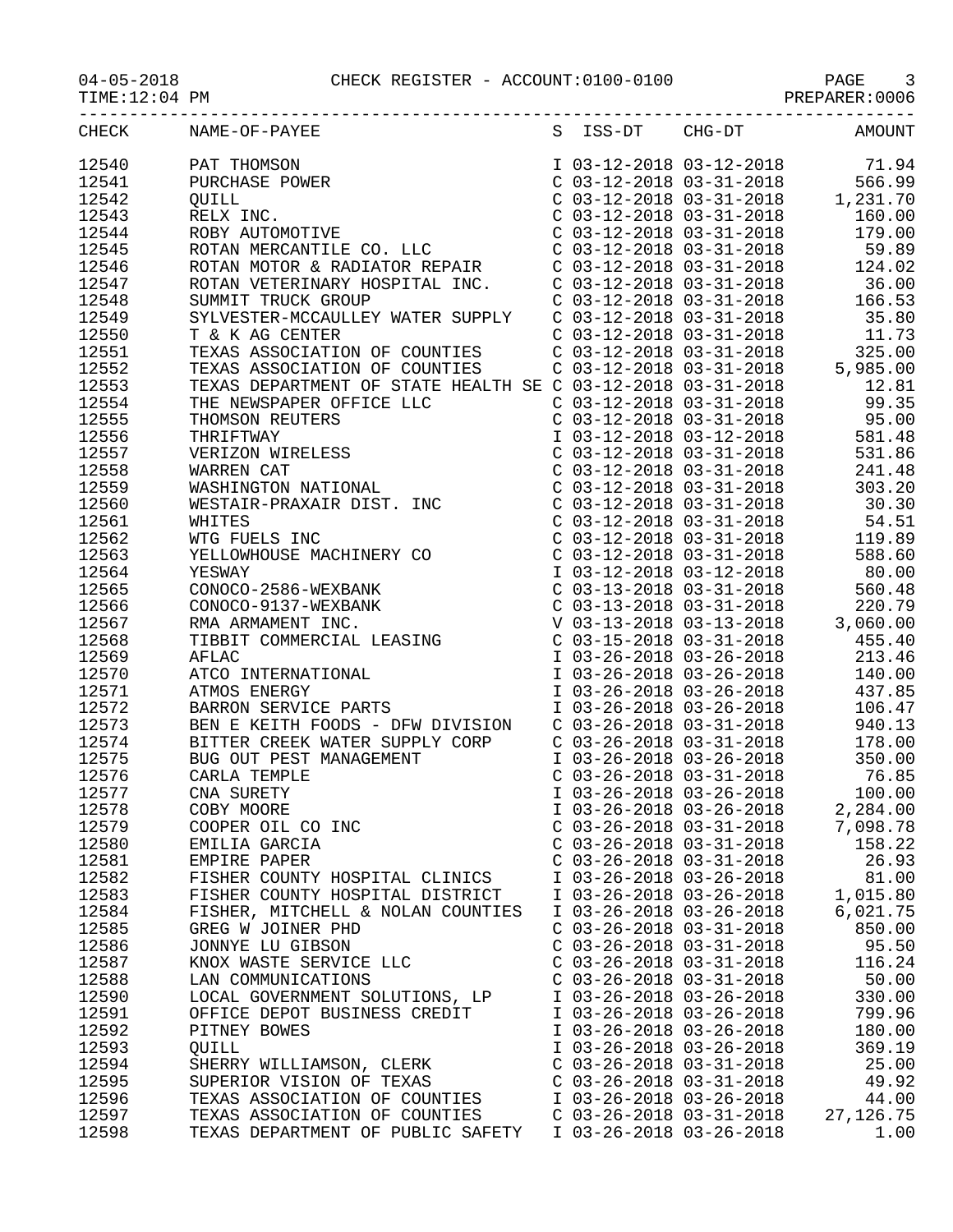| CHECK                                              | NAME-OF-PAYEE                                                                                                                                   | S. | ISS-DT                                                                                                                                                                 | CHG-DT | AMOUNT                                                     |
|----------------------------------------------------|-------------------------------------------------------------------------------------------------------------------------------------------------|----|------------------------------------------------------------------------------------------------------------------------------------------------------------------------|--------|------------------------------------------------------------|
| 12599<br>12600<br>12601<br>12602<br>12603<br>12604 | THOMAS REUTERS<br>VERIZON WIRELESS<br>TX CHILD SUPPORT SDU<br>FISHER COUNTY APPRAISAL DISTRICT<br>JONNYE LU GIBSON<br>TIBBIT COMMERCIAL LEASING |    | I 03-26-2018 03-26-2018<br>$C$ 03-26-2018 03-31-2018<br>$C$ 03-26-2018 03-31-2018<br>$C$ 03-26-2018 03-31-2018<br>$C$ 03-27-2018 03-31-2018<br>I 03-29-2018 03-29-2018 |        | 365.00<br>417.04<br>128.00<br>43,991,47<br>59.00<br>414.00 |
|                                                    |                                                                                                                                                 |    |                                                                                                                                                                        |        |                                                            |